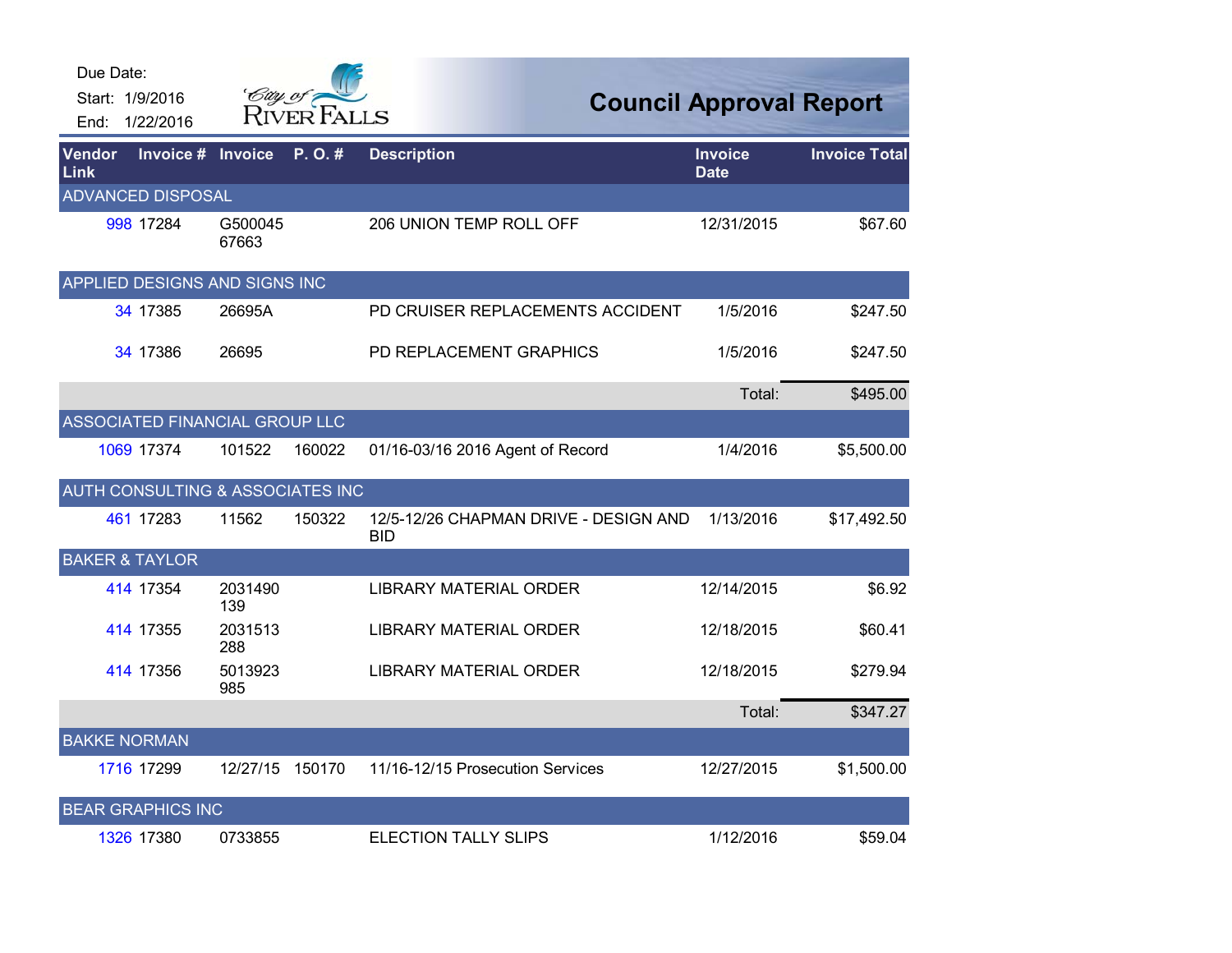| Due Date:<br>End:     | Start: 1/9/2016<br>1/22/2016    | City of              | <b>RIVER FALLS</b> |                                              | <b>Council Approval Report</b> |                      |
|-----------------------|---------------------------------|----------------------|--------------------|----------------------------------------------|--------------------------------|----------------------|
| <b>Vendor</b><br>Link | Invoice #                       | <b>Invoice</b>       | P.O.#              | <b>Description</b>                           | Invoice<br><b>Date</b>         | <b>Invoice Total</b> |
|                       | <b>BER-MARK EXCAVATING INC</b>  |                      |                    |                                              |                                |                      |
|                       | 49 17312                        | 6144                 | 150003             | SNOW PLOWING 12/24, 12/29, 12/30             | 1/5/2016                       | \$4,091.91           |
|                       | BORDER STATES INDUSTRIES, INC.  |                      |                    |                                              |                                |                      |
|                       | 57 17438                        | 91060411 150384<br>8 |                    | FLAG AND WARNING LIGHT FOR POL               | 1/8/2016                       | \$216.24             |
|                       | <b>CENGAGE LEARNING GALE</b>    |                      |                    |                                              |                                |                      |
|                       | 850 17353                       | 5688601<br>2         |                    | <b>LIBRARY MATERIAL ORDER</b>                | 12/16/2015                     | \$89.96              |
|                       | <b>CIGNA CORPORTATION</b>       |                      |                    |                                              |                                |                      |
|                       | 1901 17358                      | <b>DEC</b><br>2015   |                    | DEC LIFE AD&D LTD                            | 12/1/2015                      | \$3,719.52           |
|                       | <b>CINTAS CORPORATION #754</b>  |                      |                    |                                              |                                |                      |
|                       | 70 17399                        | 7545441<br>66        | 160014             | 1/6/2016 CINTAS WATER UNIFORMS               | 1/6/2016                       | \$63.05              |
|                       | 70 17400                        | 7545441<br>67        | 160015             | 1/6/2016 CINTAS WWTP UNIFORMS                | 1/6/2016                       | \$35.00              |
|                       | 70 17401                        | 7545441<br>64        | 160013             | 1/6/2016 CINTAS ELECTRIC UNIFORMS            | 1/6/2016                       | \$170.45             |
|                       | 70 17402                        | 7545441<br>65        | 160020             | 1/6/2016 CINTAS PW UNIFORMS                  | 1/6/2016                       | \$165.63             |
|                       |                                 |                      |                    |                                              | Total:                         | \$434.13             |
|                       | <b>CITY OF HUDSON</b>           |                      |                    |                                              |                                |                      |
|                       | 1449 17398                      | 4036                 |                    | <b>2 EDGE VOTING MACHINES</b>                | 1/8/2016                       | \$200.00             |
|                       | COMPUTER INTEGRATION TECHNOLOGY |                      |                    |                                              |                                |                      |
|                       | 379 17410                       | 239000               | 160016             | JAN 2016 MONTHLY MANAGED BACKUP<br><b>SE</b> | 12/15/2015                     | \$779.00             |
|                       | 379 17411                       | 239100               | 160026             | JAN 2016 MANAGED SERVICES                    | 12/15/2015                     | \$1,500.00           |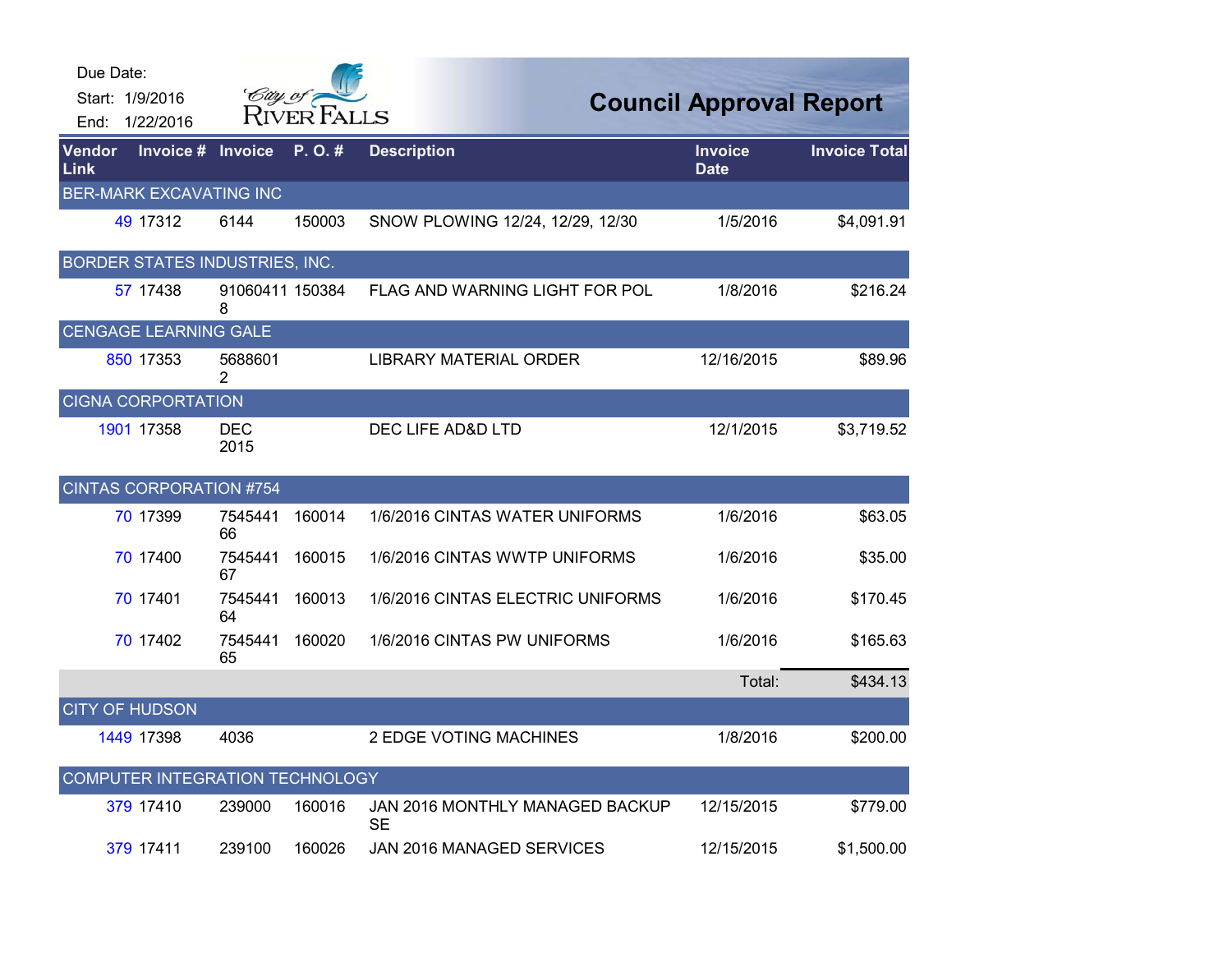| Due Date:                       |                                   |                                   |                                |                      |
|---------------------------------|-----------------------------------|-----------------------------------|--------------------------------|----------------------|
| Start: 1/9/2016                 | City of P<br><b>RIVER FALLS</b>   |                                   | <b>Council Approval Report</b> |                      |
| 1/22/2016<br>End:               |                                   |                                   |                                |                      |
| Vendor<br>Invoice #<br>Link     | <b>Invoice</b><br>P.O.#           | <b>Description</b>                | <b>Invoice</b><br><b>Date</b>  | <b>Invoice Total</b> |
| 379 17282                       | 239413                            | <b>VENDOR CENTRAL ISSUES</b>      | 12/31/2015                     | \$56.00              |
|                                 |                                   |                                   | Total:                         | \$2,335.00           |
|                                 | DELTA MANAGEMENT ASSOCIATES INC   |                                   |                                |                      |
| 1943 17336                      | 0000000<br>17324                  | PPE 1/17/16                       | 1/20/2016                      | \$171.38             |
| <b>DESIGNER PROPERTIES</b>      |                                   |                                   |                                |                      |
| 468 17432                       | <b>JAN</b><br>2016                | <b>JAN SOLAR REFUND</b>           | 1/13/2016                      | \$31.04              |
| DIGGERS HOTLINE INC             |                                   |                                   |                                |                      |
| 93 17364                        | 1512<br>27701                     | DEC 2015 DIGGERS HOTLINE          | 12/31/2015                     | \$214.40             |
| <b>EFTPS</b>                    |                                   |                                   |                                |                      |
| 7 17330                         | 0000000<br>17318                  | PPE 1/17/16                       | 1/20/2016                      | \$63,983.63          |
| <b>ELLSWORTH PUBLIC LIBRARY</b> |                                   |                                   |                                |                      |
| 1292 17387                      | 3927300<br>1034790                | REFUND LOST LIBRARY MATERIALS     | 1/13/2016                      | \$19.00              |
| <b>ENTERPRISE FM TRUST</b>      |                                   |                                   |                                |                      |
| 456 17373                       | FBN2930 160028<br>921             | JAN 2016 POOL CAR LEASE AND MAINT | 1/6/2016                       | \$1,151.93           |
|                                 | <b>EXPRESS PERSONNEL SERVICES</b> |                                   |                                |                      |
| 109 17308                       | 1676802<br>$3-0$                  | 8 HOURS PARK MAINTENANCE          | 1/5/2016                       | \$128.48             |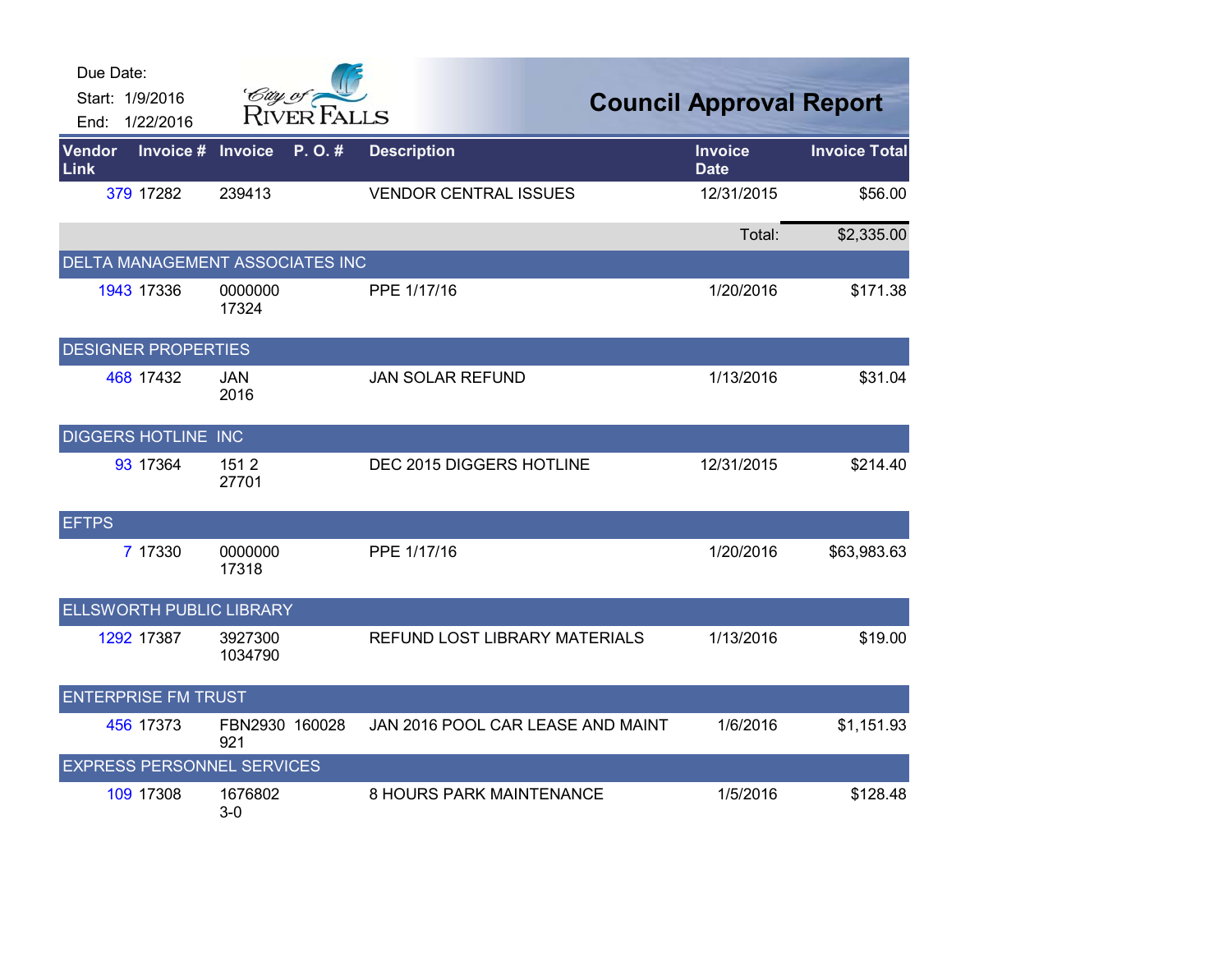| Due Date:                            |                    |                                |                                |                      |
|--------------------------------------|--------------------|--------------------------------|--------------------------------|----------------------|
| Start: 1/9/2016                      | City of            | <b>RIVER FALLS</b>             | <b>Council Approval Report</b> |                      |
| End: 1/22/2016                       |                    |                                |                                |                      |
| Invoice #<br><b>Vendor</b><br>Link   | <b>Invoice</b>     | P.O.#<br><b>Description</b>    | <b>Invoice</b><br><b>Date</b>  | <b>Invoice Total</b> |
| <b>FASTENAL COMPANY</b>              |                    |                                |                                |                      |
| 113 17348                            | WIHUD1<br>40721    | ELECTRIC MATERIALS ORDER       | 12/31/2015                     | \$141.33             |
| FIRST NATIONAL BANK - RF SECTION 125 |                    |                                |                                |                      |
| 6 17329                              | 0000000<br>17317   | PPE 1/17/16                    | 1/20/2016                      | \$3,359.25           |
| FORUM COMMUNICATION CO               |                    |                                |                                |                      |
| 234 17285                            | 1662491            | DEC 2015 PUBLICATIONS          | 12/31/2015                     | \$1,355.14           |
| FP MAILING SOLUTIONS                 |                    |                                |                                |                      |
| 849 17294                            | RI026683<br>97     | <b>LIBRARY MATERIALS</b>       | 12/13/2015                     | \$312.00             |
| FREEMAN, JAMES                       |                    |                                |                                |                      |
| 389 17433                            | <b>JAN</b><br>2016 | JAN 2016 SOLAR REFUND          | 1/12/2016                      | \$38.24              |
| <b>GHD SERVICES INC</b>              |                    |                                |                                |                      |
| 489 17436                            | 739484             | <b>DEC SERVICES</b>            | 1/12/2016                      | \$646.81             |
| <b>GORDON A JOHNSON</b>              |                    |                                |                                |                      |
| 1145 17339                           | 14444              | 11/9/15 WATER SUBSTATION LOCKS | 11/9/2015                      | \$230.00             |
| HANTEN BROADCASTING COMPANY INC      |                    |                                |                                |                      |
| 306 17361                            | 11/28/15           | NOVEMBER SPORTSCASTER CLUB     | 11/28/2015                     | \$60.00              |
| 306 17363                            | <b>DEC</b><br>2015 | DEC 2015 SPORTSCASTER CLUB     | 1/7/2016                       | \$60.00              |
|                                      |                    |                                | Total:                         | \$120.00             |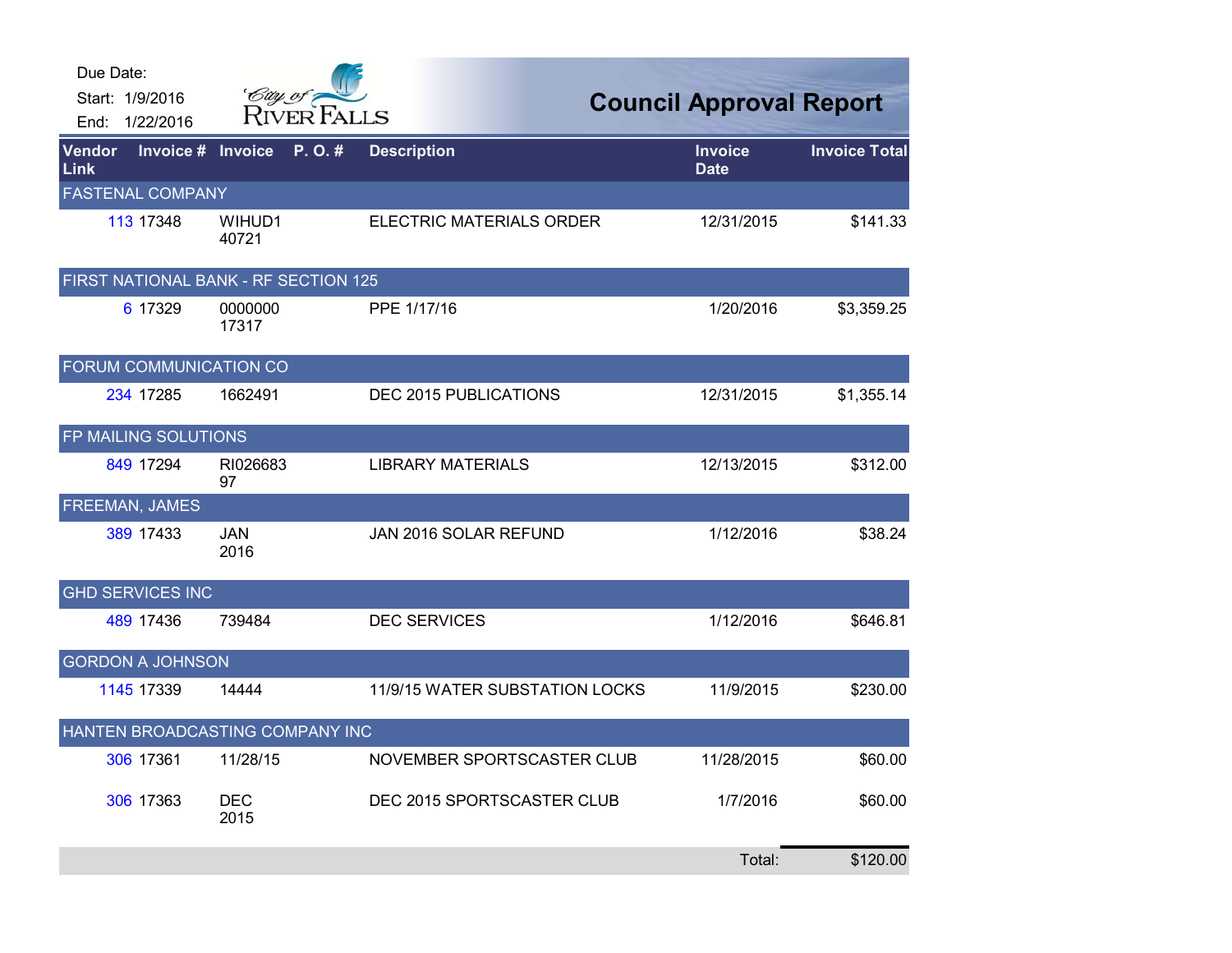| Due Date:              | Start: 1/9/2016<br>End: 1/22/2016 | City of            | <b>RIVER FALLS</b> |                                                       | <b>Council Approval Report</b> |                      |
|------------------------|-----------------------------------|--------------------|--------------------|-------------------------------------------------------|--------------------------------|----------------------|
| <b>Vendor</b><br>Link  | Invoice #                         | <b>Invoice</b>     | P.O.#              | <b>Description</b>                                    | <b>Invoice</b><br><b>Date</b>  | <b>Invoice Total</b> |
|                        | <b>HOVE AUTOBODY</b>              |                    |                    |                                                       |                                |                      |
|                        | 143 17382                         | 01/14/16           |                    | PD CRUISER DAMAGE                                     | 1/14/2016                      | \$4,690.03           |
|                        | HUEBSCH LAUNDRY COMPANY           |                    |                    |                                                       |                                |                      |
|                        | 146 17375                         | 3591098            |                    | 1/6 PD MAT SERVICE                                    | 1/6/2016                       | \$58.19              |
|                        | 146 17376                         | 3591119            |                    | 1/6 MAT SERVICE CITY HALL                             | 1/6/2016                       | \$37.23              |
|                        | 146 17378                         | 3591110            |                    | 1/6 MAT SERVICE PW BUILD                              | 1/6/2016                       | \$46.84              |
|                        |                                   |                    |                    |                                                       | Total:                         | \$142.26             |
|                        | INSITUFORM TECHNOLOGIES USA INC   |                    |                    |                                                       |                                |                      |
|                        | 152 17306                         | 1                  | 150314             | SERVICE THRU DEC 31 2015 Sanitary<br>Sewer Lining Pro | 12/31/2015                     | \$134,878.86         |
|                        |                                   |                    |                    | INTERNATIONAL CITY MGMT ASSOC RETIREMENT CORP         |                                |                      |
|                        | 1 17325                           | 0000000<br>17313   |                    | PPE 1/17/16                                           | 1/20/2016                      | \$15,172.93          |
| <b>J&amp;J GIS LLC</b> |                                   |                    |                    |                                                       |                                |                      |
|                        | 651 17346                         | <b>DEC</b><br>2015 |                    | DEC 2015 GIS SERVICES                                 | 12/31/2015                     | \$945.00             |
| <b>JOBSHQ</b>          |                                   |                    |                    |                                                       |                                |                      |
|                        | 162 17287                         | 1664650            |                    | <b>JOB AD CSR</b>                                     | 12/31/2015                     | \$1,120.10           |
|                        | JOHN STERN FLOORING               |                    |                    |                                                       |                                |                      |
|                        | 869 17296                         | 01/7/16            | 150368             | Replace carpet portion of Libr                        | 1/7/2016                       | \$4,385.00           |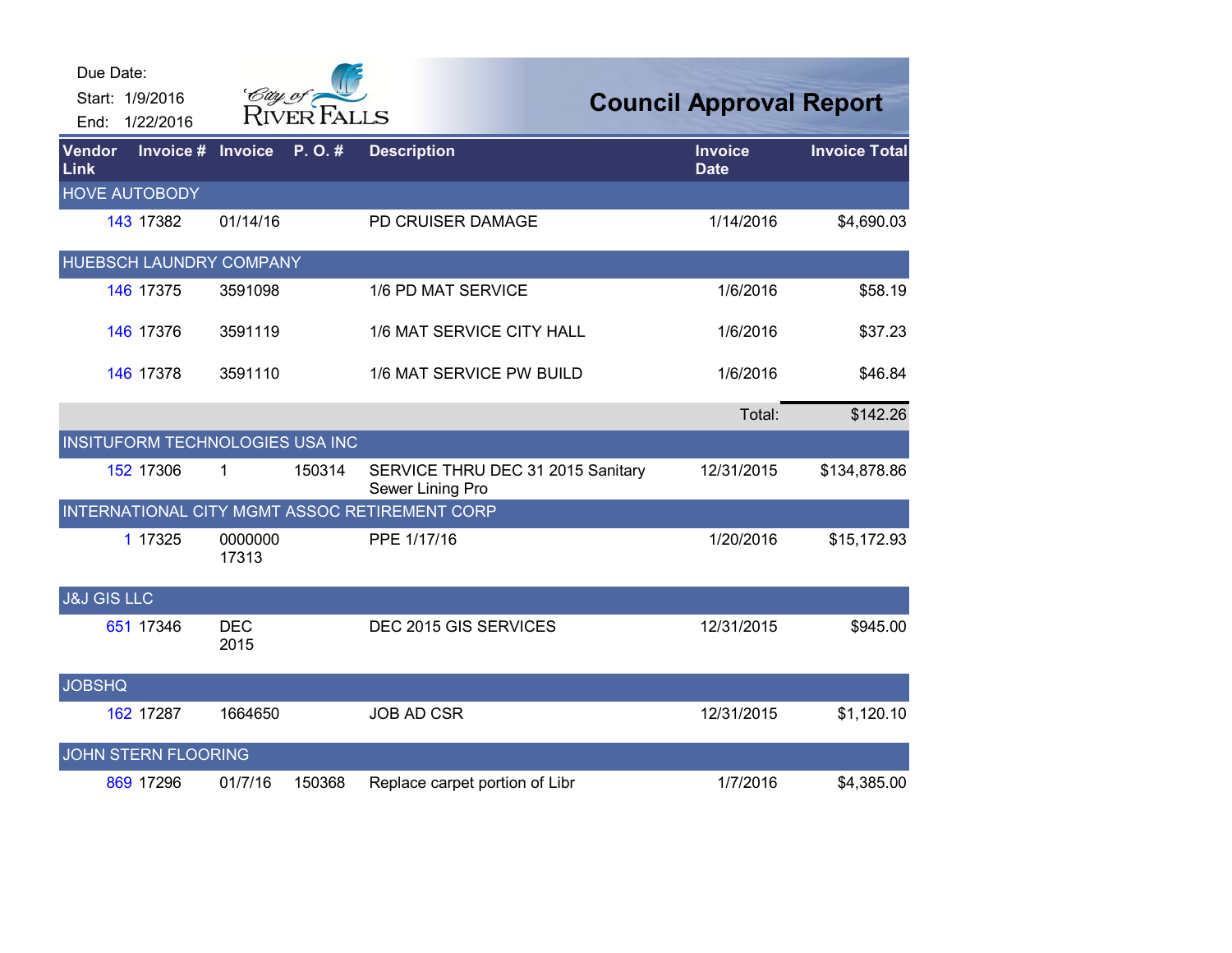| Due Date:             |                                     |                    |                    |                                                       |                                |                      |
|-----------------------|-------------------------------------|--------------------|--------------------|-------------------------------------------------------|--------------------------------|----------------------|
|                       | Start: 1/9/2016                     | City of a          |                    |                                                       | <b>Council Approval Report</b> |                      |
|                       | End: 1/22/2016                      |                    | <b>RIVER FALLS</b> |                                                       |                                |                      |
| Vendor<br><b>Link</b> | Invoice #                           | Invoice            | P.O.#              | <b>Description</b>                                    | <b>Invoice</b><br><b>Date</b>  | <b>Invoice Total</b> |
|                       | <b>JOHNSON, HEATHER</b>             |                    |                    |                                                       |                                |                      |
|                       | 374 17347                           | <b>NOV</b><br>2015 |                    | <b>WLA ASSOCIATION CONFERENCE</b>                     | 11/2/2015                      | \$140.25             |
|                       | <b>JUNIOR LIBRARY GUILD</b>         |                    |                    |                                                       |                                |                      |
|                       | 408 17295                           | 301433             |                    | LIBRARY MATERIAL ORDER                                | 1/1/2016                       | \$3,015.00           |
| <b>KWIK TRIP</b>      |                                     |                    |                    |                                                       |                                |                      |
|                       | 172 17277                           | <b>DEC</b><br>2015 |                    | <b>DEC 2015 FUEL</b>                                  | 1/4/2016                       | \$7,431.73           |
|                       | LE PHILLIPS MEMORIAL PUBLIC LIBRARY |                    |                    |                                                       |                                |                      |
|                       | 488 17403                           | 10011115<br>45     |                    | REFUND LOST LIBRARY MATERIALS                         | 1/8/2016                       | \$25.99              |
|                       | LEICHTLE, KURT                      |                    |                    |                                                       |                                |                      |
|                       | 507 17381                           | 2016-5             |                    | DREAMS HOPES AND CRISIS<br><b>IMMIGRATION HISTORY</b> | 1/13/2016                      | \$75.00              |
|                       | LINEHAN OUTDOOR SERVICES LLC        |                    |                    |                                                       |                                |                      |
|                       | 1570 17367                          | 1960               | 150064             | DEC 2015 Winter Snow Shoveling Con                    | 1/1/2016                       | \$2,952.00           |
|                       | OFFLER COMPANIES INC                |                    |                    |                                                       |                                |                      |
|                       | 182 17379                           | 2142923            |                    | CITY HALL COPIER LEASES 01/15-2/14                    | 1/4/2016                       | \$144.42             |
|                       | 182 17405                           | 2958893<br>31      |                    | 1/5-2/5 COPIER                                        | 1/12/2016                      | \$151.35             |
|                       |                                     |                    |                    |                                                       | Total:                         | \$295.77             |
|                       |                                     |                    |                    | MIDAMERICA ADMINISTRATIVE & RETIREMENT SOLUTIONS      |                                |                      |
|                       | 500 17333                           | 0000000<br>17321   |                    | <b>HRA CONTRIBUTIONS</b>                              | 1/20/2016                      | \$1,986.51           |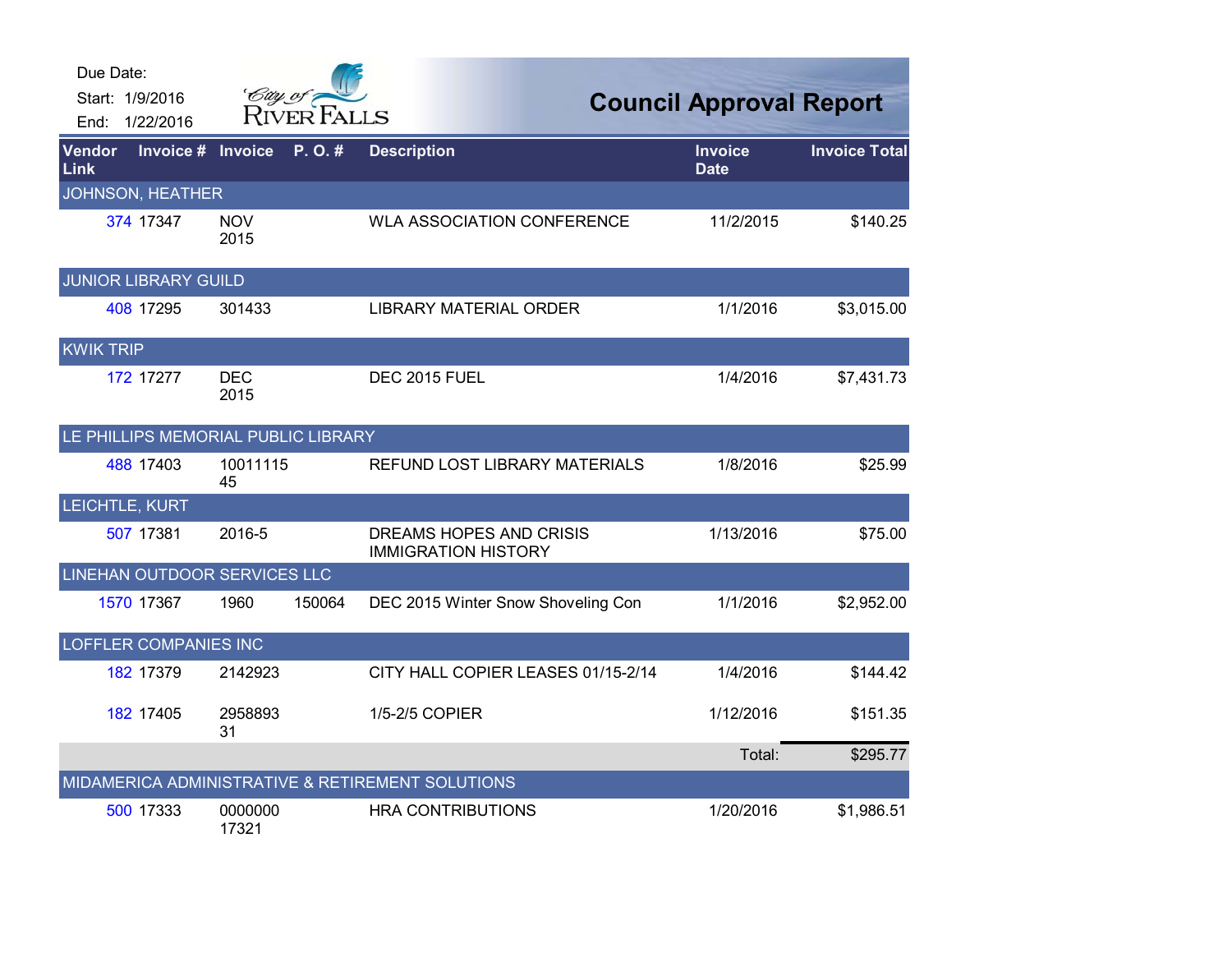| Due Date:           | Start: 1/9/2016<br>End: 1/22/2016      | City of                                     | <b>RIVER FALLS</b> |                                                   | <b>Council Approval Report</b> |                      |
|---------------------|----------------------------------------|---------------------------------------------|--------------------|---------------------------------------------------|--------------------------------|----------------------|
| Vendor<br>Link      | Invoice #                              | <b>Invoice</b>                              | P.O.#              | <b>Description</b>                                | <b>Invoice</b><br><b>Date</b>  | <b>Invoice Total</b> |
| <b>MIDWEST TAPE</b> |                                        |                                             |                    |                                                   |                                |                      |
|                     | 409 17352                              | 9352894<br>9                                |                    | <b>LIBRARY MATERIAL ORDER</b>                     | 12/21/2015                     | \$32.41              |
|                     | MILWAUKEE AUDUBON SOCIETY/BIRD CITY WI |                                             |                    |                                                   |                                |                      |
|                     | 391 17395                              | 2016                                        |                    | 2016 BIRT CITY WI RENEWAL<br><b>APPLICATION</b>   | 1/7/2016                       | \$100.00             |
|                     | MINNESOTA CHILD SUPPORT PAYMENT CENTER |                                             |                    |                                                   |                                |                      |
|                     | 1618 17335                             | 0000000<br>17323                            |                    | PPE 1/17/16                                       | 1/20/2016                      | \$50.00              |
|                     | <b>MISSISSIPPI WELDERS</b>             |                                             |                    |                                                   |                                |                      |
|                     | 568 17371                              | 2152864                                     |                    | RF AMBULANCE OXYGEN                               | 1/5/2016                       | \$72.04              |
|                     | <b>NATALIE JOHNSEN</b>                 |                                             |                    |                                                   |                                |                      |
|                     | 1894 17309                             | 1/12/16                                     |                    | <b>DEED SCHOLARSHIP</b>                           | 1/12/2016                      | \$1,500.00           |
|                     | ONE TIME PAY VENDOR                    |                                             |                    |                                                   |                                |                      |
|                     | 9999 17404                             | <b>GE</b><br><b>BLESKA</b><br><b>CK FAM</b> |                    | REFUND LOST LIBRARY MATERIALS                     | 1/8/2016                       | \$28.00              |
|                     | 9999 17389                             | A<br><b>ROSENT</b><br>HAL                   |                    | RIVER FALLS READ PROGRAM FOOD<br><b>JEOPARDY</b>  | 1/11/2016                      | \$100.00             |
|                     | 9999 17390                             | M ASH                                       |                    | RIVER FALLS READS LOCALLY SOURCED<br><b>FOODS</b> | 1/11/2016                      | \$100.00             |
|                     | 9999 17391                             | м<br><b>JOHNSO</b><br>N                     |                    | RIVER FALLS READS PROGRAM 1/23                    | 1/11/2016                      | \$300.00             |
|                     | 9999 17419                             | Е<br><b>LUNDGA</b><br><b>ARD</b>            |                    | REFUND 1781-0 208 WASHINGTON ST                   | 1/12/2016                      | \$41.32              |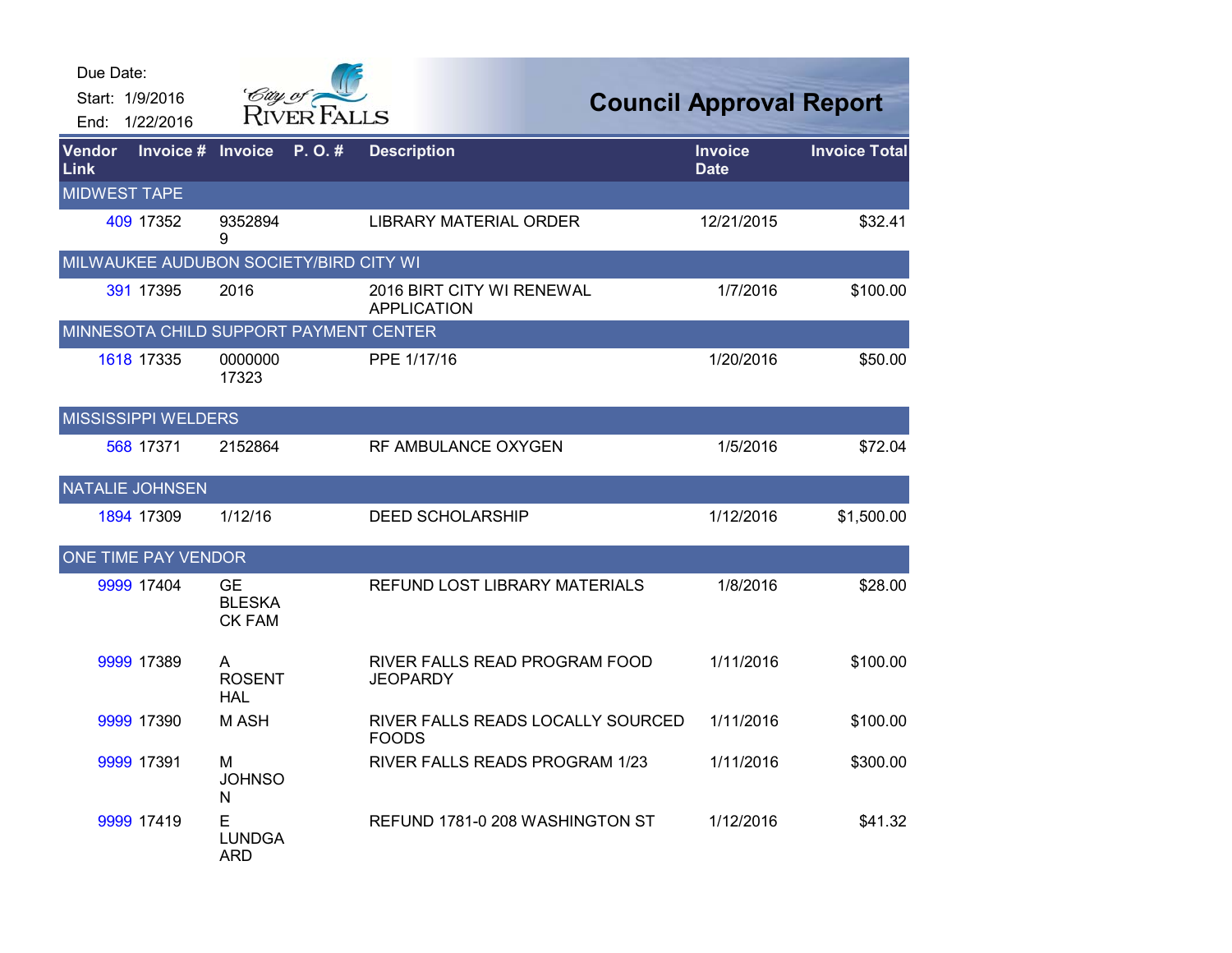## Due Date:

Start: 1/9/2016

End: 1/22/2016



## **Council Approval Report**

| Vendor<br>Link | Invoice #  | <b>Invoice</b>                     | P.O.# | <b>Description</b>                  | <b>Invoice</b><br><b>Date</b> | <b>Invoice Total</b> |
|----------------|------------|------------------------------------|-------|-------------------------------------|-------------------------------|----------------------|
|                | 9999 17420 | $\mathsf{C}$<br><b>SWENS</b><br>ON |       | REFUND 2132-1 1266 FOSTER ST        | 1/12/2016                     | \$155.82             |
|                | 9999 17422 | D<br><b>BECHEL</b>                 |       | REFUND 3350-2 2512 GOLFVIEW DR      | 1/12/2016                     | \$59.92              |
|                | 9999 17423 | м<br><b>DANIELS</b><br>ON          |       | REFUND 5006-4 548 N PEARL ST        | 1/12/2016                     | \$17.40              |
|                | 9999 17424 | S<br><b>BREITU</b><br><b>NG</b>    |       | REFUND 5028-2 408 1/2 N PEARL ST    | 1/12/2016                     | \$29.92              |
|                | 9999 17425 | <b>B HALL</b>                      |       | <b>REFUND 5643-9 114 S FALLS ST</b> | 1/12/2016                     | \$103.20             |
|                | 9999 17426 | W<br><b>MCGEE</b>                  |       | REFUND 7281-2 700 LEROY LN #8       | 1/12/2016                     | \$30.01              |
|                | 9999 17418 | S<br><b>MARTIN</b>                 |       | REFUND 8156-2 2833 MEADOWS DR       | 1/13/2016                     | \$115.84             |
|                | 9999 17427 | M<br>LITZAU                        |       | REFUND 7841-5 1940 PIKA TRAIL C     | 1/13/2016                     | \$153.55             |
|                | 9999 17428 | L<br><b>BUILDER</b><br>S           |       | REFUND 7883-0 2188 RUSHMORE DR      | 1/13/2016                     | \$98.71              |
|                | 9999 17429 | R.<br><b>PECHAC</b><br>EK          |       | REFUND 8256-1 760 GLENMEADOW ST     | 1/13/2016                     | \$242.80             |
|                | 9999 17430 | <b>HUD</b>                         |       | REFUND 9040-4 1792 WINDFLOWER ST    | 1/13/2016                     | \$75.41              |
|                | 9999 17431 | J HUSBY                            |       | REFUND 9272-0 1878 BENNETT ST       | 1/13/2016                     | \$66.19              |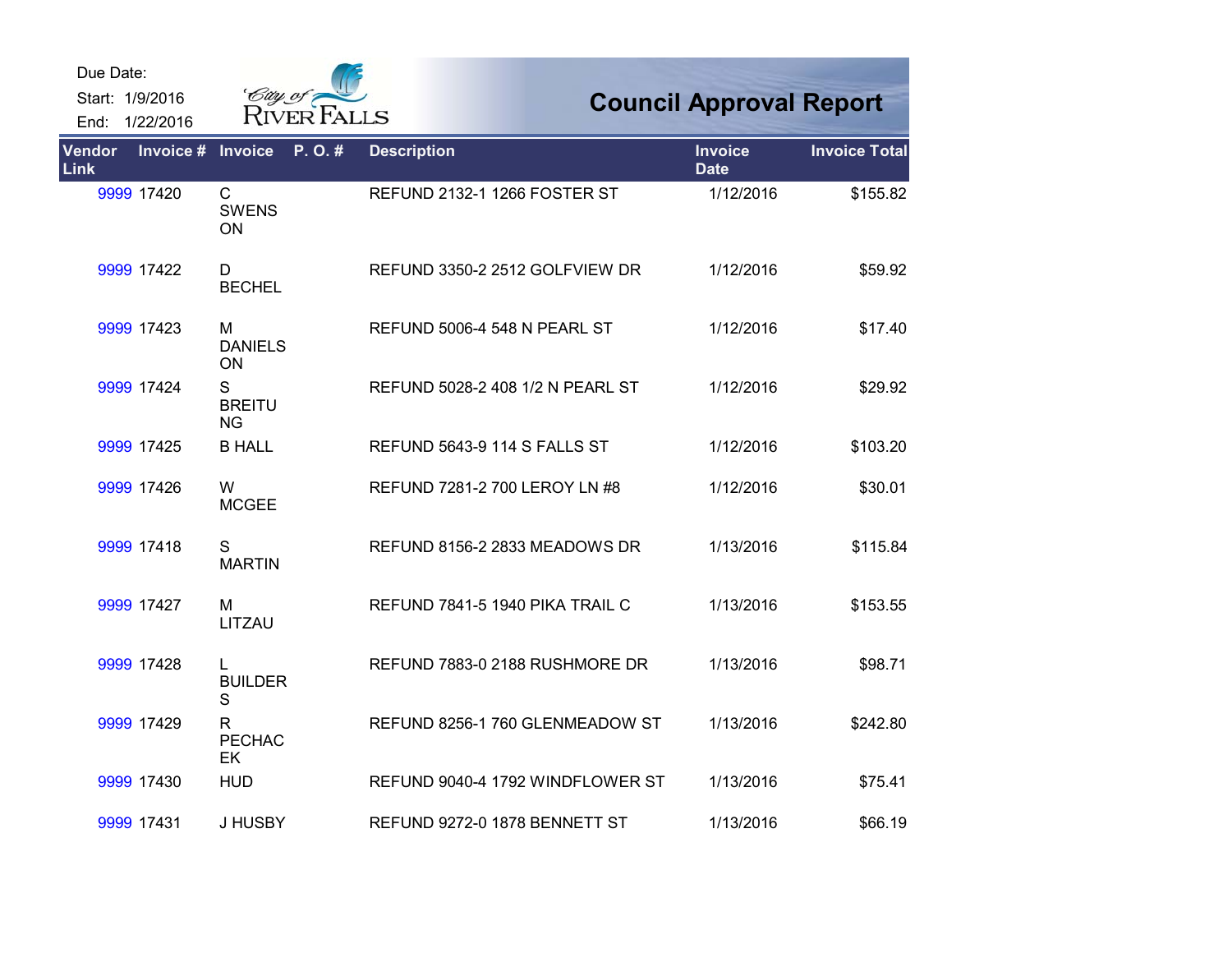| Due Date:       |                                 |                               |             |                                                  |                                |                      |
|-----------------|---------------------------------|-------------------------------|-------------|--------------------------------------------------|--------------------------------|----------------------|
| Start: 1/9/2016 | End: 1/22/2016                  | City of t                     | RIVER FALLS |                                                  | <b>Council Approval Report</b> |                      |
| Vendor<br>Link  | Invoice #                       | Invoice                       | P.O.#       | <b>Description</b>                               | <b>Invoice</b><br><b>Date</b>  | <b>Invoice Total</b> |
|                 | 9999 17392                      | CD<br><b>JACOBS</b><br>ΟN     |             | REFUND APP FEE OPERATORS LIC                     | 1/14/2016                      | \$40.00              |
|                 | 9999 17416                      | <b>G QUAM</b>                 |             | 276-02059-1018 G QUAM TAX OVERAGE                | 1/21/2016                      | \$795.91             |
|                 | 9999 17417                      | G<br><b>ANDERS</b><br>ON 2016 |             | 276-02054-0476 G ANDERSON TAX<br><b>OVERAGE</b>  | 1/21/2016                      | \$567.81             |
|                 |                                 |                               |             |                                                  | Total:                         | \$3,121.81           |
| PAYPAL          |                                 |                               |             |                                                  |                                |                      |
|                 | 452 17280                       | <b>JAN</b><br>2016            |             | <b>JANUARY FEES</b>                              | 1/1/2016                       | \$30.00              |
| PELION BENEFITS |                                 |                               |             |                                                  |                                |                      |
|                 | 5 17328                         | 0000000<br>17316              |             | PPE 1/17/16                                      | 1/20/2016                      | \$2,768.70           |
| PETERSON, AMY   |                                 |                               |             |                                                  |                                |                      |
|                 | 2084 17372                      | 01/07/16                      |             | RELOCATION EXPENSES A PETERSON                   | 1/7/2016                       | \$2,000.00           |
|                 | PIERCE COUNTY HIGHWAY DEPT      |                               |             |                                                  |                                |                      |
|                 | 453 17286                       | 151026                        | 150119      | Shouldering of rural road sect                   | 11/6/2015                      | \$21,484.41          |
|                 | PIERCE COUNTY TREASURER         |                               |             |                                                  |                                |                      |
|                 | 210 17415                       | <b>JAN</b><br>2016            |             | <b>PALPABLE</b><br>ERRORS/QUAM/4MNJ/SENORASKE    | 1/21/2016                      | \$7,231.32           |
| QUICK, BEN      |                                 |                               |             |                                                  |                                |                      |
|                 | 2085 17310                      | 01/14/16                      |             | 2015 RFSD SCHOLARSHIP AWARD<br><b>RECEIPIENT</b> | 1/14/2016                      | \$750.00             |
|                 | <b>RICE LAKE PUBLIC LIBRARY</b> |                               |             |                                                  |                                |                      |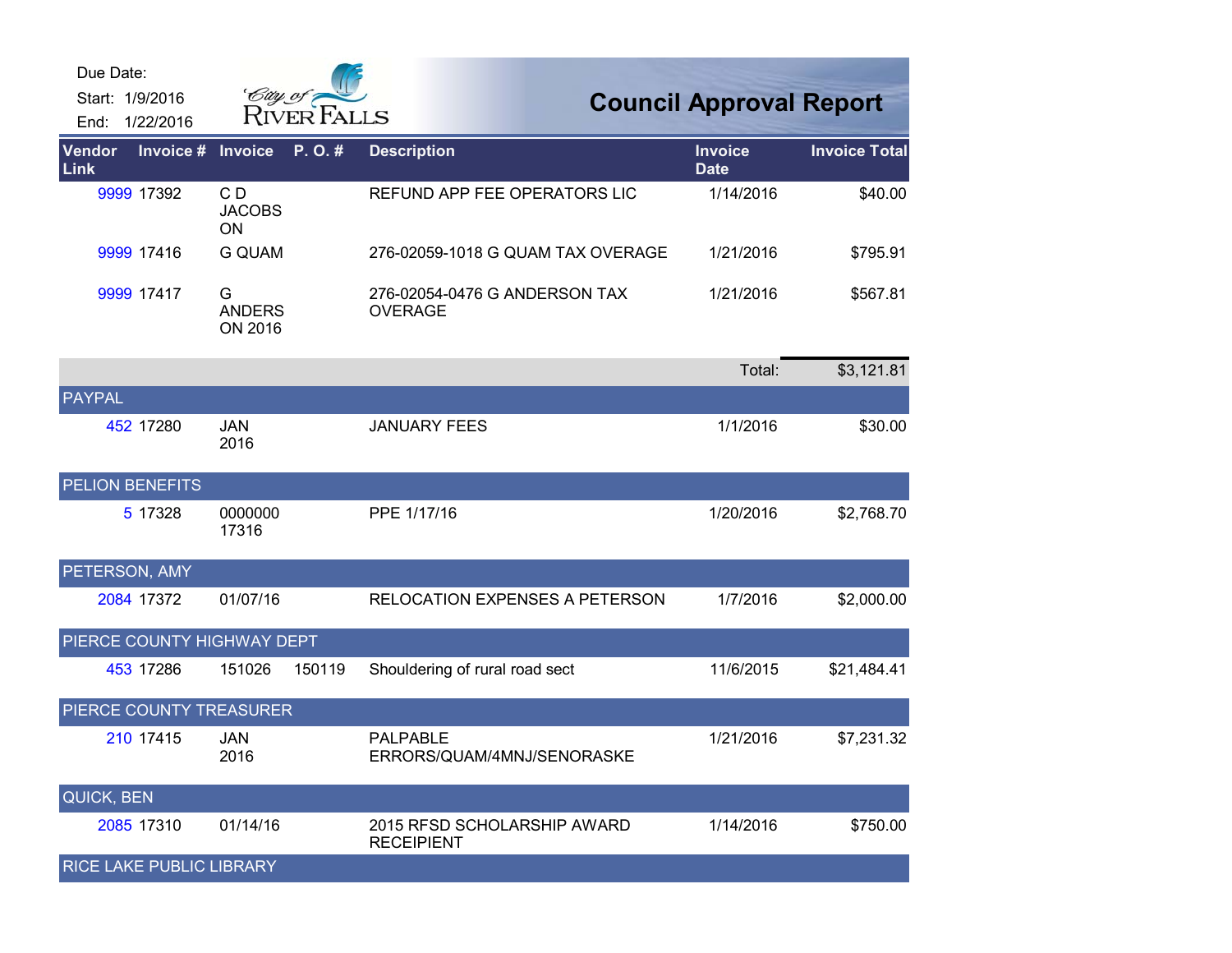| Due Date:          | Start: 1/9/2016                     | City of               |             |                                                        |                                |                      |
|--------------------|-------------------------------------|-----------------------|-------------|--------------------------------------------------------|--------------------------------|----------------------|
|                    | End: 1/22/2016                      |                       | RIVER FALLS |                                                        | <b>Council Approval Report</b> |                      |
| Vendor<br>Link     | Invoice #                           | <b>Invoice</b>        | P.O.#       | <b>Description</b>                                     | <b>Invoice</b><br><b>Date</b>  | <b>Invoice Total</b> |
|                    | 501 17388                           | 3023400<br>137024     |             | REFUND LOST LIBRARY MATERIALS                          | 1/12/2016                      | \$15.95              |
|                    | <b>RIVER CITY ELECTRIC</b>          |                       |             |                                                        |                                |                      |
|                    | 1291 17307                          | 1/13/16               |             | <b>MANN VALLEY SHED NEW ELECTRIC</b><br><b>SERVICE</b> | 1/13/2016                      | \$501.63             |
|                    | RIVER FALLS AREA HOSPITAL           |                       |             |                                                        |                                |                      |
|                    | 226 17341                           | 1                     |             | <b>6-CPR CARDS FOR RFEMS BLS CLASS</b>                 | 10/22/2015                     | \$30.00              |
|                    | RIVER FALLS CHAMBER OF COMMERCE INC |                       |             |                                                        |                                |                      |
|                    | 225 17359                           | 13695                 |             | <b>CHAMBER CHECKS ORDERED</b>                          | 12/22/2015                     | \$275.00             |
|                    | 225 17370                           | 13696                 |             | <b>7-CHAMBER CHECKS</b>                                | 1/11/2016                      | \$300.00             |
|                    |                                     |                       |             |                                                        | Total:                         | \$575.00             |
|                    | RIVER FALLS POLICE ASSOCIATION      |                       |             |                                                        |                                |                      |
|                    | 9 17331                             | 0000000<br>17319      |             | <b>JANUARY UNION DUES</b>                              | 1/20/2016                      | \$616.64             |
|                    | <b>RIVER FALLS SENIOR CITIZENS</b>  |                       |             |                                                        |                                |                      |
|                    | 438 17397                           | <b>JAN</b><br>2016    | 160018      | JAN 2016 SENIOR CITIZEN DONATION                       | 1/1/2016                       | \$500.00             |
|                    | RIVER FALLS SPORTSMAN'S CLUB        |                       |             |                                                        |                                |                      |
|                    | 472 17434                           | 2016<br><b>ANNUAL</b> |             | 2016 ANNUAL MEMBERSHIP FEES                            | 1/11/2016                      | \$1,100.00           |
| <b>RUNNING INC</b> |                                     |                       |             |                                                        |                                |                      |
|                    | 1573 17435                          | 13980                 | 150068      | DEC 2015 TAXI SERVICES                                 | 1/14/2016                      | \$18,553.52          |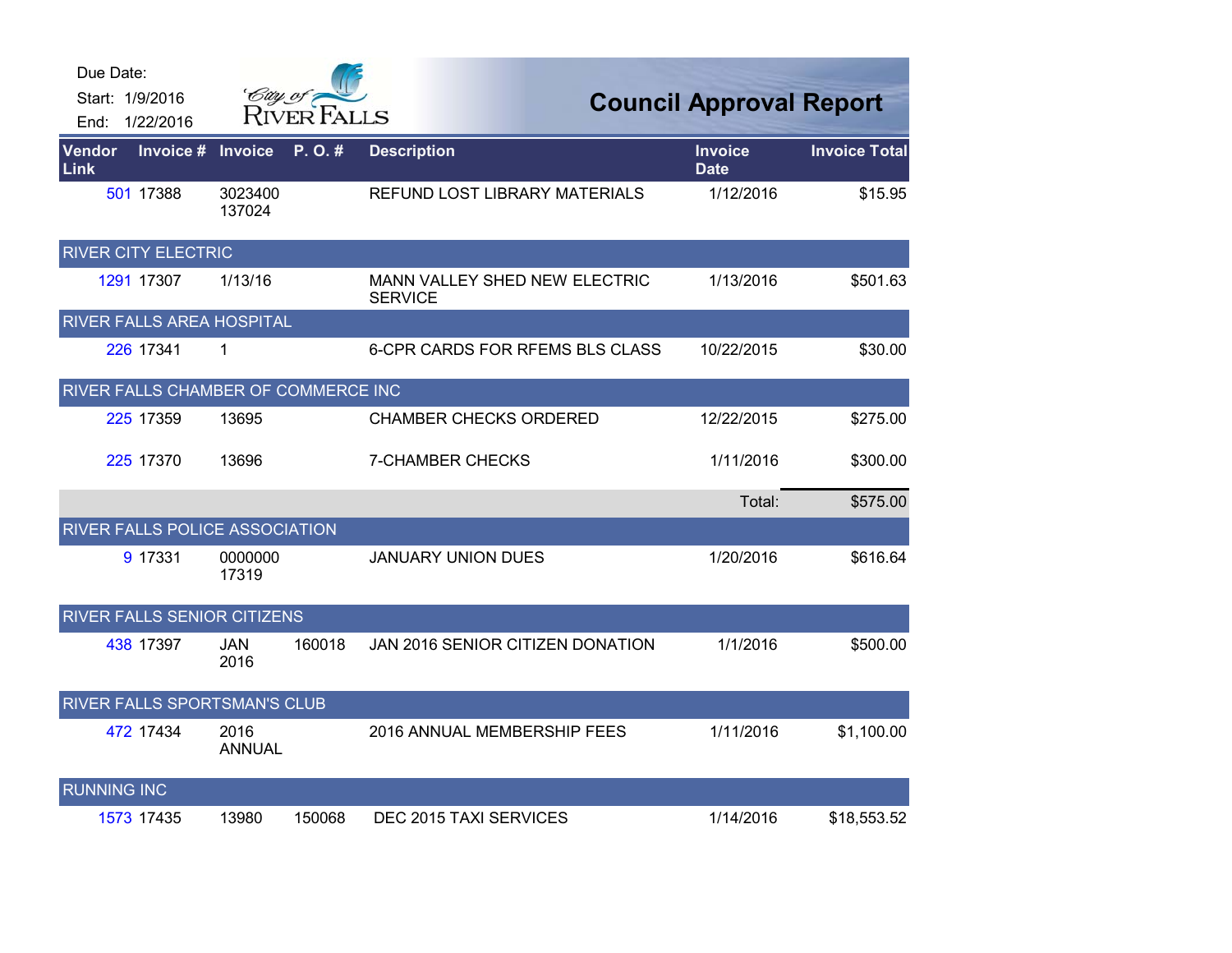| Due Date:       | Start: 1/9/2016<br>End: 1/22/2016    |                                     | <i>City of</i> |                                                              | <b>Council Approval Report</b> |                      |
|-----------------|--------------------------------------|-------------------------------------|----------------|--------------------------------------------------------------|--------------------------------|----------------------|
| Vendor<br>Link  | Invoice #                            | <b>Invoice</b>                      | P.O.#          | <b>Description</b>                                           | <b>Invoice</b><br><b>Date</b>  | <b>Invoice Total</b> |
| <b>SAVATREE</b> |                                      |                                     |                |                                                              |                                |                      |
|                 | 772 17288                            | 3891193                             |                | 12/22 REMOVE TREES BRIDGE                                    | 12/22/2015                     | \$1,100.00           |
|                 | <b>SCHINDLER ELEVATOR CORP</b>       |                                     |                |                                                              |                                |                      |
|                 | 444 17394                            | 8104169<br>365                      | 160007         | City Hall annual elevator main                               | 1/1/2016                       | \$2,640.84           |
|                 | <b>SHORT ELLIOTT HENDRICKSON INC</b> |                                     |                |                                                              |                                |                      |
|                 | 244 17301                            | 308984                              | 150105         | SERVICES THRU 12/31 SYCAMORE TANK<br><b>REHABILITATION S</b> | 1/11/2016                      | \$120.21             |
|                 | 244 17302                            | 308983                              | 150319         | SERVICES THRU 12/31 Golfview Water<br><b>Tower Tank Warr</b> | 1/11/2016                      | \$91.36              |
|                 | 244 17311                            | 309036                              | 150238         | THRU 12/31/16 Traffic Study - Pedestrians cr                 | 1/11/2016                      | \$464.50             |
|                 |                                      |                                     |                |                                                              | Total:                         | \$676.07             |
|                 | <b>SIVERLING, WAYNE</b>              |                                     |                |                                                              |                                |                      |
|                 | 1074 17337                           | <b>JAN 27</b>                       |                | <b>MEUW SUPERINTENDENTS</b><br>CONFERENCE 1/27-1/29          | 1/12/2016                      | \$91.50              |
|                 | <b>ST CROIX COUNTY TREASURER</b>     |                                     |                |                                                              |                                |                      |
|                 | 252 17414                            | <b>JAN</b><br>2016                  |                | TAX REFUNDS: JACKSON, KAMPSTRA, RF<br><b>INDUSTRIAL</b>      | 1/21/2016                      | \$7,611.32           |
|                 | ST CROIX VALLEY NATURAL GAS CO       |                                     |                |                                                              |                                |                      |
|                 | 255 17290                            | <b>DEC</b><br>2015                  |                | DEC 2015 GAS INVOICES                                        | 1/4/2016                       | \$2,419.41           |
|                 | 255 17291                            | <b>DEC</b><br>2015-<br><b>UNION</b> |                | <b>DEC 2015 206 UNION ST</b>                                 | 1/4/2016                       | \$62.27              |
|                 | 255 17292                            | <b>DEC</b><br>2015<br><b>STORM</b>  |                | DEC 2015 STORM SHELTER                                       | 1/4/2016                       | \$101.11             |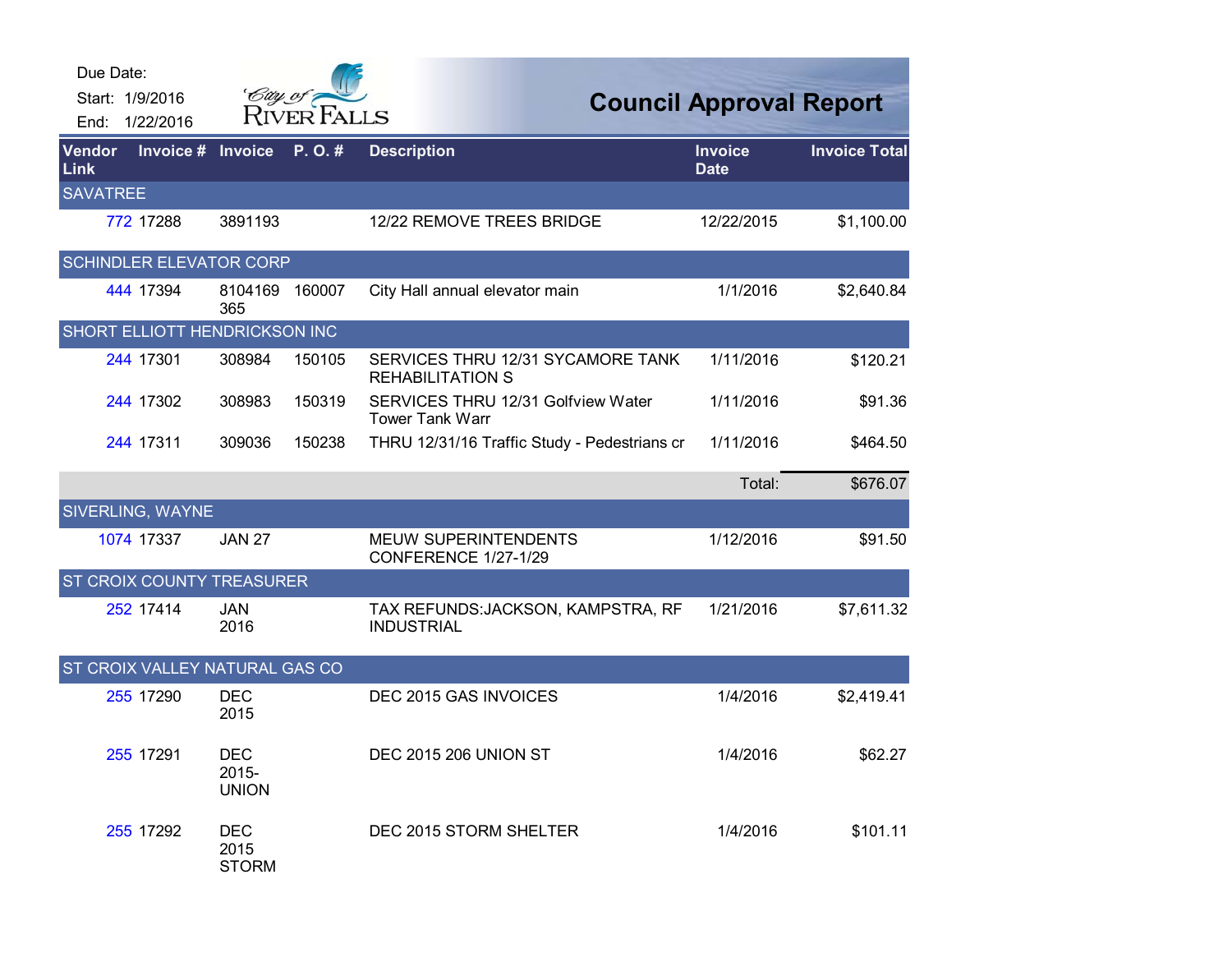| Due Date:<br>Start: 1/9/2016<br>1/22/2016<br>End: | City of                                    | <b>RIVER FALLS</b> |                                                      | <b>Council Approval Report</b> |                      |
|---------------------------------------------------|--------------------------------------------|--------------------|------------------------------------------------------|--------------------------------|----------------------|
| <b>Vendor</b><br>Invoice #<br>Link                | <b>Invoice</b>                             | P.O.#              | <b>Description</b>                                   | <b>Invoice</b><br><b>Date</b>  | <b>Invoice Total</b> |
| 255 17293                                         | <b>DEC</b><br>2015<br><b>MUNICIP</b><br>AL |                    | DEC 2015 MUNICIPAL GAS                               | 1/4/2016                       | \$4,251.48           |
|                                                   |                                            |                    |                                                      | Total:                         | \$6,834.27           |
| STATE CHEMICAL SOLUTIONS                          |                                            |                    |                                                      |                                |                      |
| 945 17351                                         | 9760523<br>2                               |                    | LIBRARY MATERIAL ORDER                               | 12/31/2015                     | \$134.86             |
| STATE OF WI DEPT OF EMPLOYEE TRUST FUNDS          |                                            |                    |                                                      |                                |                      |
| 11 17332                                          | 0000000<br>17320                           |                    | <b>JANUARY WRS</b>                                   | 1/20/2016                      | \$71,485.86          |
| <b>STEVENS ENGINEERS</b>                          |                                            |                    |                                                      |                                |                      |
| 791 17345                                         | 10331                                      | 150367             | 11/22-12/19 UNIVERSITY FALLS TRAIL TO<br><b>FAMI</b> | 1/4/2016                       | \$705.00             |
| STUART C IRBY TOOL AND SAFETY                     |                                            |                    |                                                      |                                |                      |
| 156 17289                                         | S009343<br>860.001                         |                    | <b>BLANKET TESTING</b>                               | 12/28/2015                     | \$173.56             |
| SURE-TITE CONSTRUCTION                            |                                            |                    |                                                      |                                |                      |
| 1911 17350                                        | 12/22/15                                   | 150318             | City Hall roof maintenance, in                       | 12/22/2015                     | \$4,400.00           |
| <b>TRANS ALARM INC</b>                            |                                            |                    |                                                      |                                |                      |
| 557 17406                                         | <b>RMR051</b><br>057                       |                    | 2016 ALARM MONITORING                                | 1/1/2016                       | \$723.96             |
| 557 17407                                         | <b>RMR051</b><br>397                       |                    | 2016 ALARM MONITORING                                | 1/1/2016                       | \$627.96             |
| 557 17408                                         | <b>RMR051</b><br>465                       |                    | 2016 ALARM MONITORING                                | 1/1/2016                       | \$879.96             |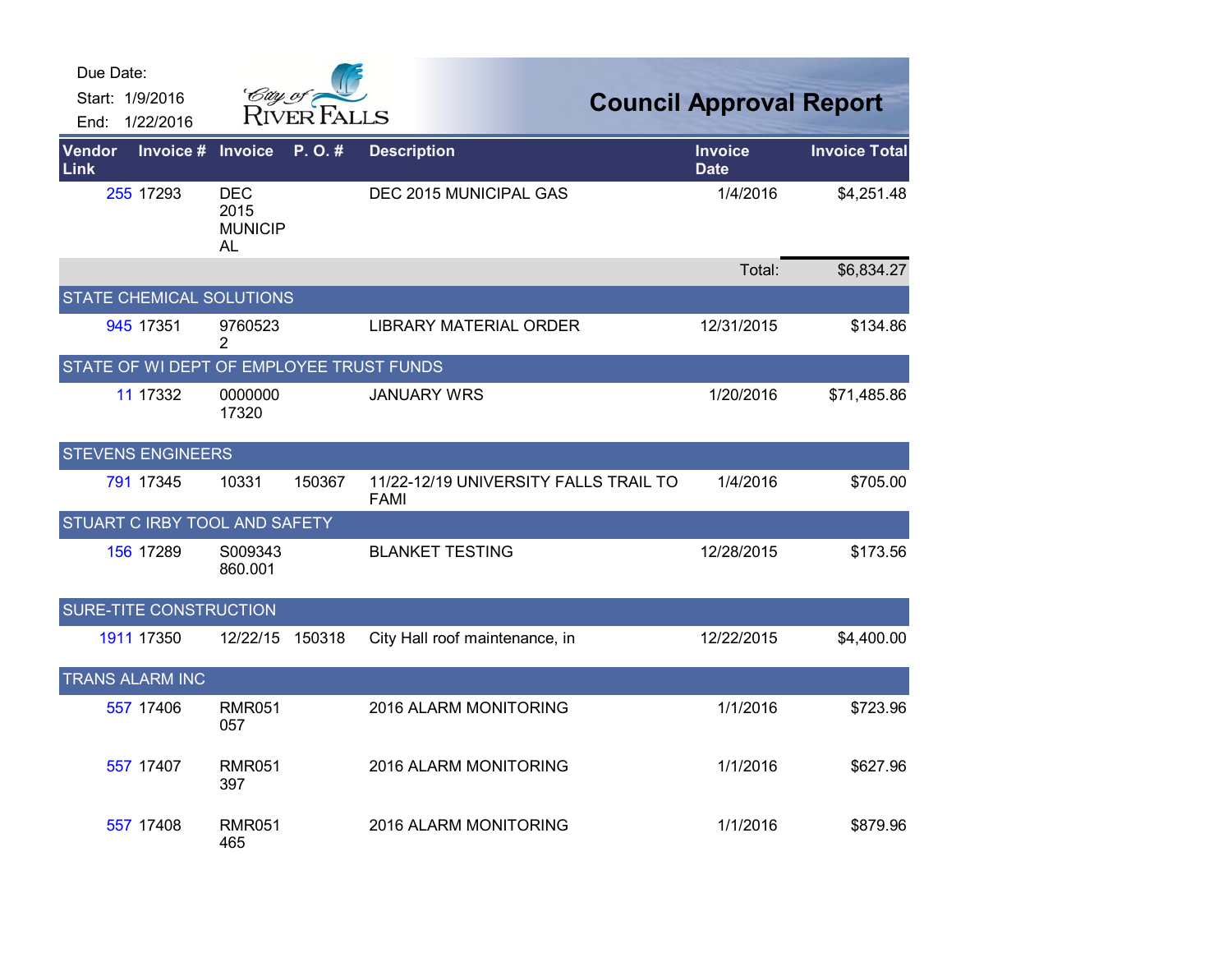| Due Date:                                            |                      |                    |                                                       |                                |                      |
|------------------------------------------------------|----------------------|--------------------|-------------------------------------------------------|--------------------------------|----------------------|
| Start: 1/9/2016                                      | City of a            | <b>RIVER FALLS</b> |                                                       | <b>Council Approval Report</b> |                      |
| End: 1/22/2016<br>Invoice #<br><b>Vendor</b><br>Link | <b>Invoice</b>       | P.O.#              | <b>Description</b>                                    | Invoice<br><b>Date</b>         | <b>Invoice Total</b> |
| 557 17409                                            | <b>RMR051</b><br>602 |                    | 2016 ALARM MONITORING                                 | 1/1/2016                       | \$1,034.76           |
|                                                      |                      |                    |                                                       | Total:                         | \$3,266.64           |
| UHL COMPANY INC                                      |                      |                    |                                                       |                                |                      |
| 446 17369                                            | 40387                |                    | REPLACE LOW WATER CUT ON BOILER 2                     | 1/7/2016                       | \$1,083.63           |
| USIC LOCATING SERVICES LLC                           |                      |                    |                                                       |                                |                      |
| 286 17344                                            | 159607               | 150126             | DEC 2015 LOCATE STORM/SANITARY<br><b>LINES</b>        | 12/31/2015                     | \$590.00             |
| 286 17365                                            | 159606               |                    | DEC 2015 UTILITIES LOCATING                           | 1/8/2016                       | \$1,241.10           |
|                                                      |                      |                    |                                                       | Total:                         | \$1,831.10           |
| <b>VIBRANT HEALTH FAMILY CLINICS</b>                 |                      |                    |                                                       |                                |                      |
| 790 17342                                            | 1/3/16               |                    | DEC PRE-EMPLOYMENT SCREENING                          | 1/3/2016                       | \$471.00             |
| <b>WELLS FARGO BANK NA</b>                           |                      |                    |                                                       |                                |                      |
| 439 17276                                            | <b>DEC</b><br>2015   |                    | DECEMBER P-CARD FEES                                  | 12/31/2015                     | \$111.20             |
| WI CHILD SUPPORT                                     |                      |                    |                                                       |                                |                      |
| 4 17327                                              | 0000000<br>17315     |                    | PPE 1/17/16                                           | 1/20/2016                      | \$323.07             |
| WI DEPARTMENT OF REVENUE                             |                      |                    |                                                       |                                |                      |
| 3 17139                                              | L098246<br>9216      |                    | 2016-2018 BUSINESS TAX REGISTRATION<br><b>RENEWAL</b> | 12/18/2015                     | \$10.00              |
| 3 17326                                              | 0000000<br>17314     |                    | PPE 1/17/16                                           | 1/20/2016                      | \$12,165.71          |